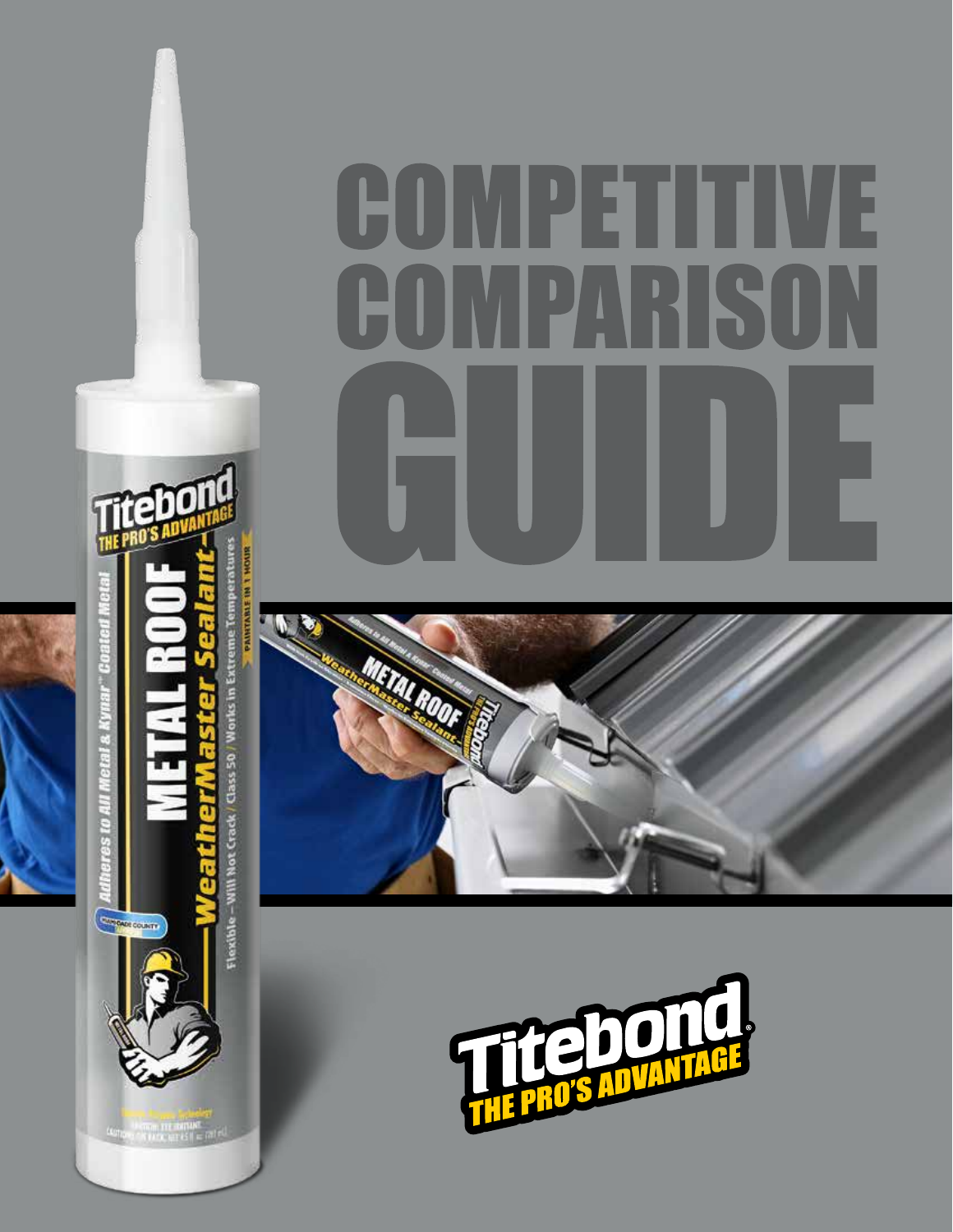|                                         | <b>WeatherMaster</b><br><b>METAL ROOF</b>                                       | <b>Chem Link<sup>"</sup><br/>DuraLink" 50'</b><br><b>Chem Link" M1'</b>                                                                                                                                                                                                    |                                                                         | Dow Corning® 795 <sup>+</sup>                                                                |
|-----------------------------------------|---------------------------------------------------------------------------------|----------------------------------------------------------------------------------------------------------------------------------------------------------------------------------------------------------------------------------------------------------------------------|-------------------------------------------------------------------------|----------------------------------------------------------------------------------------------|
| <b>PAINTABLE</b>                        | Yes, 1 Hour<br>(Except Translucent)                                             | Within 24 hours. Test and<br>evaluate all paints before<br>application.                                                                                                                                                                                                    | Within 24 hours. Test and<br>evaluate all paints before<br>application. | No                                                                                           |
| % SOLIDS                                | 100%                                                                            | 100%                                                                                                                                                                                                                                                                       | 100%                                                                    | <b>Not Stated</b>                                                                            |
| <b>SHRINKAGE</b>                        | 0%                                                                              | 0%                                                                                                                                                                                                                                                                         | $0\%$                                                                   | <b>Not Stated</b>                                                                            |
| <b>JOINT FLEXIBILITY</b>                | 50%                                                                             | 50%                                                                                                                                                                                                                                                                        | 35%                                                                     | 50%                                                                                          |
| <b>VOC-COMPLIANT</b>                    | $<$ 50 g/L                                                                      | $<$ 22 g/L                                                                                                                                                                                                                                                                 | $<$ 17 g/L                                                              | 32 g/L                                                                                       |
| <b>GAP FILLING (WIDTH)</b>              | $1''$                                                                           | 2 <sup>n</sup>                                                                                                                                                                                                                                                             | 1 <sup>n</sup>                                                          | <b>Not Stated</b>                                                                            |
| <b>COLD WEATHER</b><br><b>EXTRUSION</b> | 0°F                                                                             | $32^{\circ}F$                                                                                                                                                                                                                                                              | $32^{\circ}F$                                                           | $50^{\circ}$ F                                                                               |
| <b>FOAMBOARD</b>                        | <b>Yes</b>                                                                      | Yes                                                                                                                                                                                                                                                                        | Yes                                                                     | <b>Not Stated</b>                                                                            |
| <b>ODOR/VAPOR</b>                       | <b>Very Mild</b>                                                                | Mild                                                                                                                                                                                                                                                                       | Mild                                                                    | Slight                                                                                       |
| <b>OCCUPIED</b><br><b>STRUCTURES</b>    | Yes                                                                             | Yes                                                                                                                                                                                                                                                                        | Yes                                                                     | Yes; Only in a<br><b>Well-ventilated Area</b>                                                |
| <b>SERVICE</b><br><b>TEMPERATURE</b>    | -75 $^{\circ}$ to 212 $^{\circ}$ F                                              | -40° to 200°F                                                                                                                                                                                                                                                              | -40° to 200°F                                                           | -40° to 300°F                                                                                |
| <b>CARTRIDGE</b>                        | <b>Plastic</b><br>(9.5 oz. Removable<br>Nozzle) & 20 oz.<br><b>Sausage Pack</b> | <b>Plastic</b><br>Plastic<br>(10.1 oz. Fixed Nozzle), 5 oz.<br>(10.1 oz.), 20 oz. Sausages, 2 and<br>Squeeze Tube, 20 oz. Sausages,<br>5 Gallon Pails or 50 Gallon Drums<br>28 oz., 2 and 5 Gallon Pails or 50<br>by Special Order<br><b>Gallon Drums by Special Order</b> |                                                                         | Plastic<br>(10.3 oz.), 20 oz. Sausages,<br>2 Gallon and 4.5 Gallon<br><b>Bulk Containers</b> |
| <b>WARRANTY</b>                         | <b>Limited</b>                                                                  | Limited                                                                                                                                                                                                                                                                    | Limited                                                                 | Limited                                                                                      |
| <b>STANDARD COLORS</b>                  | 100+ Colors                                                                     | 12 Colors                                                                                                                                                                                                                                                                  | 5 Colors                                                                | 15 Colors                                                                                    |
| <b>CLASS</b>                            | <b>Class 50</b>                                                                 | Class 50                                                                                                                                                                                                                                                                   | Class 35                                                                | Class 50                                                                                     |
| <b>MANUFACTURED</b>                     | <b>Owned and</b><br><b>Made in the USA</b>                                      | <b>Not Stated</b>                                                                                                                                                                                                                                                          | <b>Not Stated</b>                                                       | <b>Not Stated</b>                                                                            |
| <b>SHELF LIFE</b>                       | 24 Months                                                                       | 12 Months,<br><b>6 Months for Pails</b>                                                                                                                                                                                                                                    | 12 Months,<br><b>6 Months for Pails</b>                                 | 12 Months                                                                                    |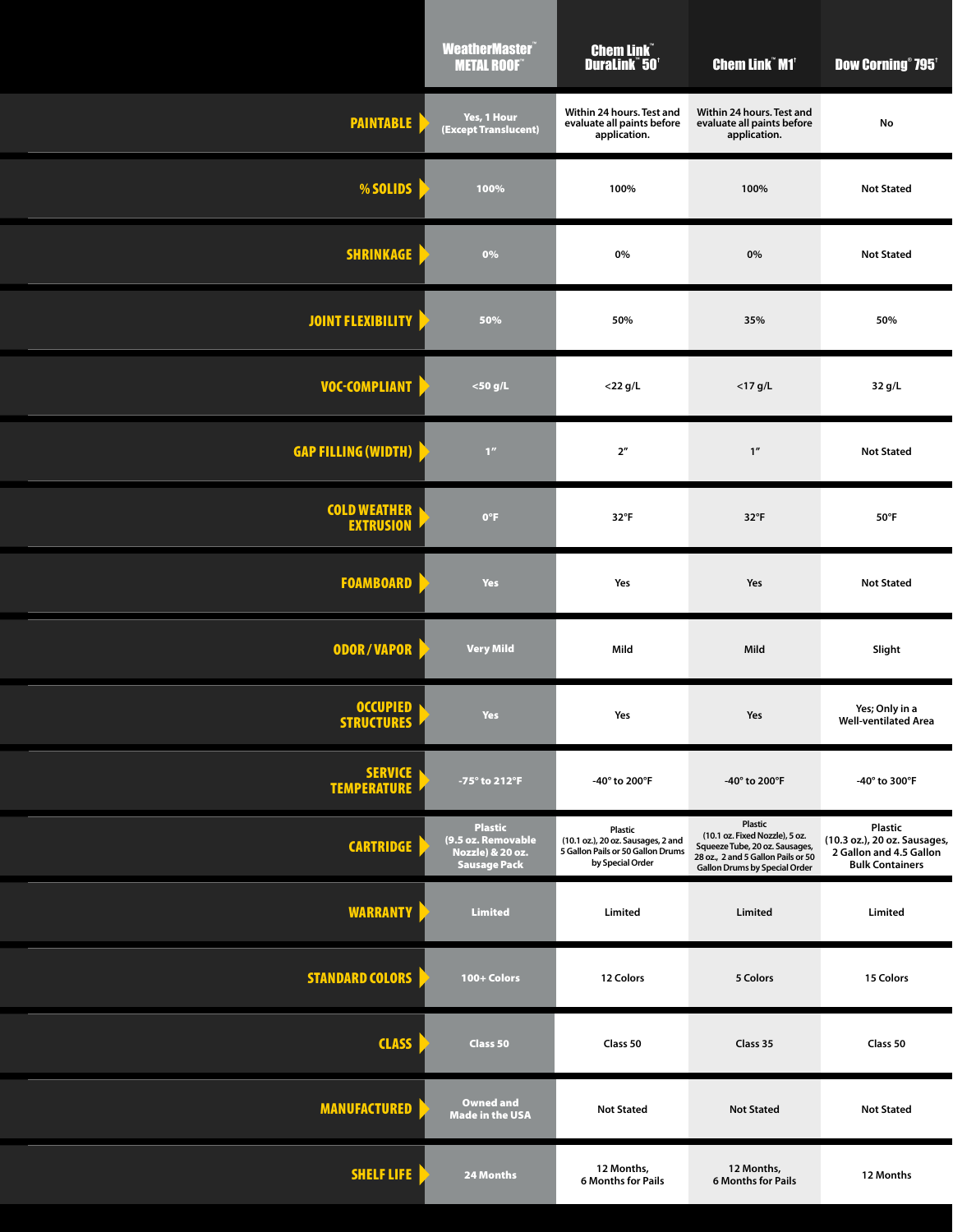| Geocel <sup>®</sup> 2300 <sup>t</sup>                                                    | <b>MasterSeal<sup>®</sup> NP1<sup>™+</sup></b>                                                                                   | <b>Novaflex® Metal Roof®</b>                                                                    | RainBuster® 900 <sup>t</sup>                                                             | <b>Sikaflex<sup>®</sup> 1a</b> <sup>t</sup>                                                         |
|------------------------------------------------------------------------------------------|----------------------------------------------------------------------------------------------------------------------------------|-------------------------------------------------------------------------------------------------|------------------------------------------------------------------------------------------|-----------------------------------------------------------------------------------------------------|
| 24 hours. Allow sealant to<br>cure for 4 days if using a<br>relatively inflexible paint. | Yes, compatibility<br>test required.                                                                                             | No                                                                                              | After 72 hours.                                                                          | Yes, compatibility<br>test required.                                                                |
| <b>Not Stated</b>                                                                        | 100%                                                                                                                             | 97%                                                                                             | 96-99%                                                                                   | <b>Not Stated</b>                                                                                   |
| <b>Not Stated</b>                                                                        | 0%                                                                                                                               | 0%                                                                                              | 0%                                                                                       | <b>Not Stated</b>                                                                                   |
| <b>Not Stated</b>                                                                        | 35%                                                                                                                              | <b>Not Stated</b>                                                                               | 35%                                                                                      | 35%                                                                                                 |
| <b>Not Stated</b>                                                                        | 35 g/L                                                                                                                           | 50 State VOC-compliant                                                                          | VOC-compliant under<br><b>AQMD &amp; CARB</b>                                            | 40 g/L                                                                                              |
| 3/8''                                                                                    | 11/2"                                                                                                                            | <b>Not Stated</b>                                                                               | 1 <sup>''</sup>                                                                          | 11/2"                                                                                               |
| Warm Tube Below 40°F                                                                     | Only if substrates are completely<br>dry, clean and free of moisture.<br>Store at room temperature<br>for 24 hours before using. | 0°F                                                                                             | 20°F. If below 40°F,<br>condition product at 70°F<br>prior to using for<br>best results. | 40°F. For cold weather<br>application, condition units<br>at approximately 70°F;<br>prior to using. |
| No                                                                                       | <b>Not Stated</b>                                                                                                                | <b>Not Stated</b>                                                                               | <b>Not Stated</b>                                                                        | <b>Not Stated</b>                                                                                   |
| Not Stated; Do Not<br><b>Breathe Vapor or Mist</b>                                       | Mild                                                                                                                             | None                                                                                            | Slight                                                                                   | <b>Odorless</b>                                                                                     |
| <b>No</b>                                                                                | <b>Ensure Adequate</b><br>Ventilation                                                                                            | <b>General Ventilation</b><br>Recommended                                                       | Yes, Only in a<br><b>Well-ventilated Area</b>                                            | Use Only With<br><b>Adequate Ventilation</b>                                                        |
| <b>Not Stated</b>                                                                        | -40° to 180°F                                                                                                                    | -40° to 400°F                                                                                   | <b>Not Stated</b>                                                                        | -40° to 170°F                                                                                       |
| Fiber<br>(10.3 oz. & 29 oz.)                                                             | <b>Fiber</b><br>(10.1 oz. Fixed Nozzle)<br>& 20 oz. ProPaks                                                                      | <b>Plastic</b><br>(10.1 oz.), 20 oz. Sausage<br>Packs, 5 Gallon Pail & 55<br><b>Gallon Drum</b> | Fiber<br>(10.1 oz.) & 20 oz.<br><b>Sausage Tubes</b>                                     | Fiber<br>(10.1 oz. Fixed Nozzle), 20 oz.<br>Uni-Pac Sausages, 5 Gallon<br>Pail & 55 Gallon Drum     |
| Limited                                                                                  | Limited                                                                                                                          | Limited                                                                                         | Lifetime                                                                                 | 1 Year                                                                                              |
| 47 Colors                                                                                | 11 Colors                                                                                                                        | 70+ Colors                                                                                      | 6 Colors                                                                                 | 9 Colors                                                                                            |
| <b>Not Stated</b>                                                                        | Class 35                                                                                                                         | <b>Class 35/50</b>                                                                              | Class 35                                                                                 | Class 35                                                                                            |
| Made in the USA                                                                          | <b>Not Stated</b>                                                                                                                | Made in the USA                                                                                 | <b>Not Stated</b>                                                                        | <b>Not Stated</b>                                                                                   |
| 12 Months                                                                                | 12 Months                                                                                                                        | 18 Months                                                                                       | 12 Months                                                                                | 12 Months, 6 Months for<br><b>Pails and Drums</b>                                                   |